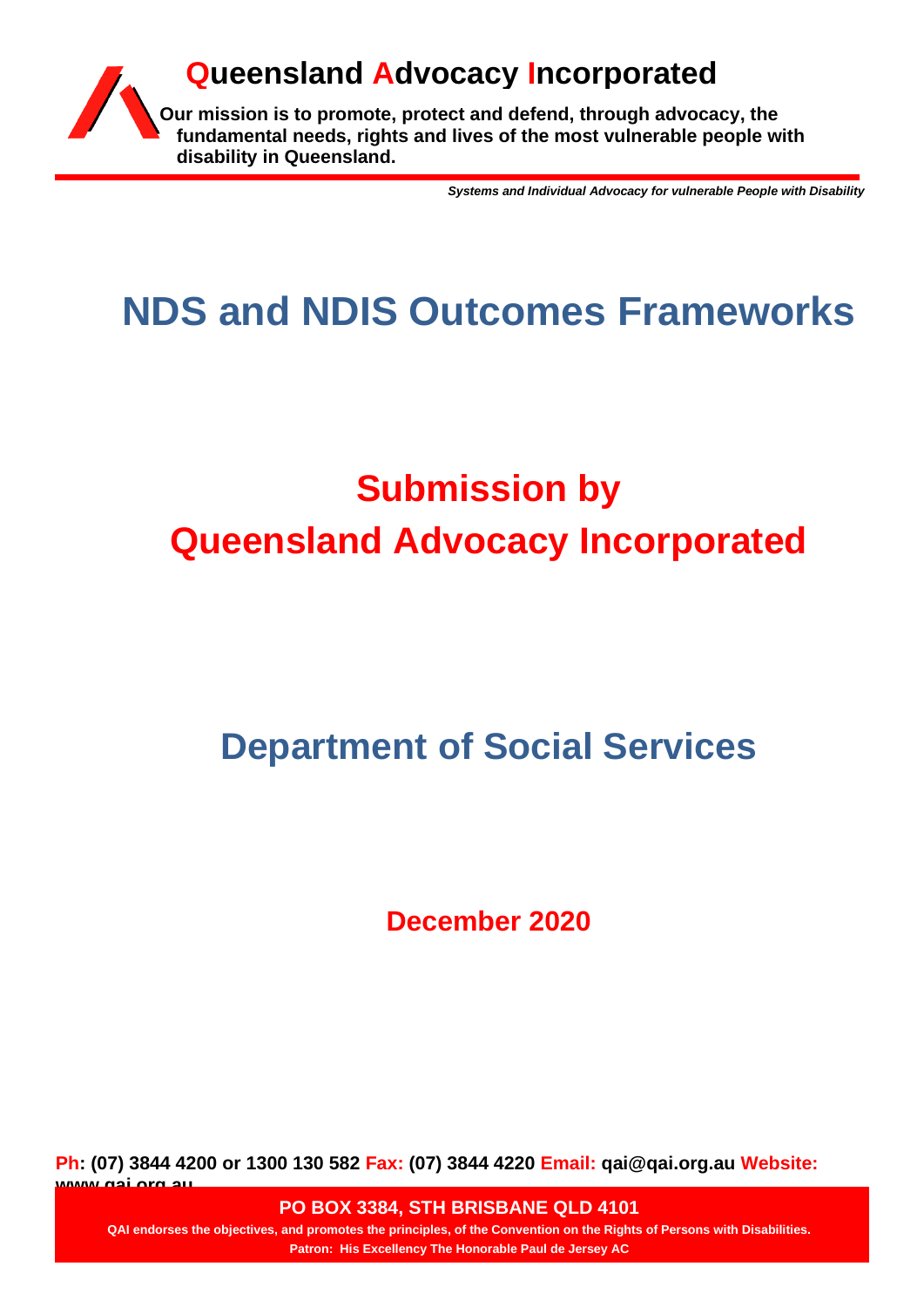## **About Queensland Advocacy Incorporated**

Queensland Advocacy Incorporated (**QAI**) is an independent, community-based systems and individual advocacy organisation and a community legal service for people with disability. Our mission is to promote, protect and defend, through systems and individual advocacy, the fundamental needs and rights and lives of the most vulnerable people with disability in Queensland. QAI's board is comprised of a majority of persons with disability, whose wisdom and lived experience of disability is our foundation and guide.

QAI has an exemplary track record of effective systems advocacy, with thirty years' experience advocating for systems change, through campaigns directed to attitudinal, law and policy reform and by supporting the development of a range of advocacy initiatives in this state. We have provided, for over a decade, highly in-demand individual advocacy through our individual advocacy services – the Human Rights Legal Service, the Mental Health Legal Service and the Justice Support Program and, more recently, the National Disability Insurance Scheme Appeals Support Program, Decision Support Pilot Program, Disability Royal Commission Advocacy Program and Education Advocacy Service. Our individual advocacy experience informs our understanding, and prioritisation, of systemic advocacy issues.

### **QAI's recommendations**

#### **QAI recommends:**

- 1. QAI agrees with the proposed vision of '*An inclusive Australian society that enables people with disability to fulfil their potential as equal members of the community*', however submits that the word '*all'* be included before '*people with disability*' so that the vision undeniably applies to '*all people with disability*'.
- 2. An inclusive community will only be created when all people with disability are actively engaged with the rest of the community, i.e. people without disability.
- 3. Accessibility must be conceptualised to incorporate the diverse needs of all people with disability. It is more than physical access to the environment and includes considerations such as level of noise, lighting or proximity to others.
- 4. The principles of universal design must be applied to *all* policy-making. The extent to which they are adhered to throughout the built and natural environment, services and programs and the provision of information is a quantifiable measure that could be incorporated into the Outcomes Frameworks.
- 5. The autonomy of people with disability must not be lost amid efforts to quantify progress in the Outcomes Frameworks. Rather, progress under the Outcomes Frameworks should be relative to the extent that people with disability exercise choice and control over their lives.
- 6. All people, regardless of their disability status, have a right to a basic standard of living. The level of payment under Australia's welfare system and its equivalence with the minimum wage is a quantifiable measure that could be included in an Outcomes Framework. The eradication of ADE's and the abolition of productivity-based wage assessment tools, when coupled with the expansion of meaningful employment roles in open employment, could also be indicators of increased economic security.
- 7. Progress towards achieving equitable access to suitable housing for people with disability can be measured through a reduction in the number of tenancies in congregated, segregated and Supported Independent Living (SIL) settings.

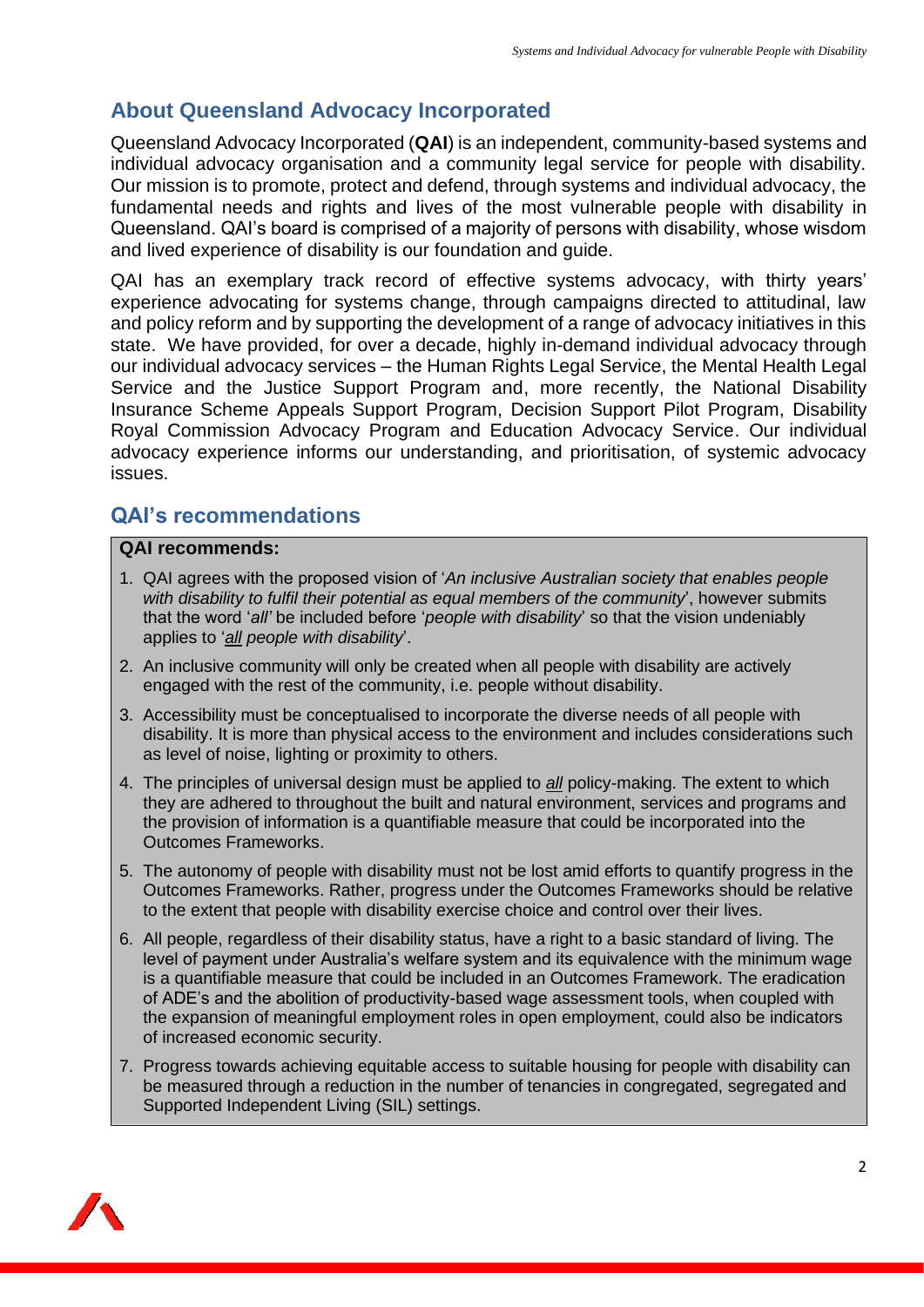- 8. Measuring health and wellbeing requires more than quantifying a person's access to health care services. The Outcomes Framework must be nuanced enough to decipher the *quality* of healthcare services that are accessed by people with disability as well as improvements in mortality rates.
- 9. A person's ability to feel safe and have their rights promoted, upheld and protected is integral to the CRPD and must be ensured through robust accountability measures. The ongoing funding and uptake of a well-resourced disability advocacy sector is fundamental to achieving success in this domain. With Article 12 of the CRPD enshrining the right to equal recognition before the law and the model of supported decision-making, the level of a paradigm shift away from substitute decision-making approaches should be tracked under the Outcomes Frameworks through measures such as reduced applications for guardianship and administration, involuntary treatment and the use of Restrictive Practices.
- 10.The Australian Collective for Inclusive Education (ACIE) has produced a roadmap for achieving inclusive education in Australia, outlining six core pillars where efforts for change should be focused and providing a comprehensive list of short, medium and long-term outcome measures that will track progress over a ten-year period. As a member of ACIE, QAI endorses the roadmap and the outcome measures contained therein.
- 11.Personal and community supports must remain person-centred. This is in keeping with the diverse needs of people with disability and their right to self-determination. Continuity of service provision, together with the clarification of the interface between NDIS and mainstream services and education and training regarding this issue are important outcome measures. The introduction of the NDIS should not have the unintended effect of absolving state and territory governments from their responsibilities and the Outcomes Frameworks must remain alert to this throughout the life of the new Strategy.

#### **Introduction**

QAI welcomes the opportunity to make a submission in response to the Department of Social Services' introductory paper regarding the draft National Disability Strategy ('the Strategy') and National Disability Insurance Scheme (NDIS) Outcomes Frameworks. As a human rights organisation devoted to the interests of people with disability, QAI has a strong interest in the Strategy, the NDIS and the extent to which they effectively meet the needs of people with disability. This submission builds upon our previous contribution to the Stage 2 consultation phase regarding the development of the new Strategy.

QAI acknowledges the significance of the Strategy, not just in enshrining the principles of the Convention on the Rights of Persons with Disabilities ('CRPD') into the Australian policy landscape but as a means of creating a fully inclusive society where all people with disability fulfil their potential and live as equal citizens. Whilst progress has undeniably been made, with the Strategy itself symbolizing an acknowledgment of the specific needs of the disability community and the NDIS heralding historic changes to the way in which disability supports are delivered, people with disability continue to suffer systemic oppression and experience poorer outcomes compared to people without disability. QAI therefore agrees with the Department's stated intention to focus on improving the *implementation* of both the Strategy and the NDIS with renewed attention on measuring, monitoring and reporting of outcomes. If the Strategy and NDIS are to genuinely improve the lives of people with disability, there must be tangible change that facilitates the self-determination of people with disability and ensures the accountability of all stakeholders.

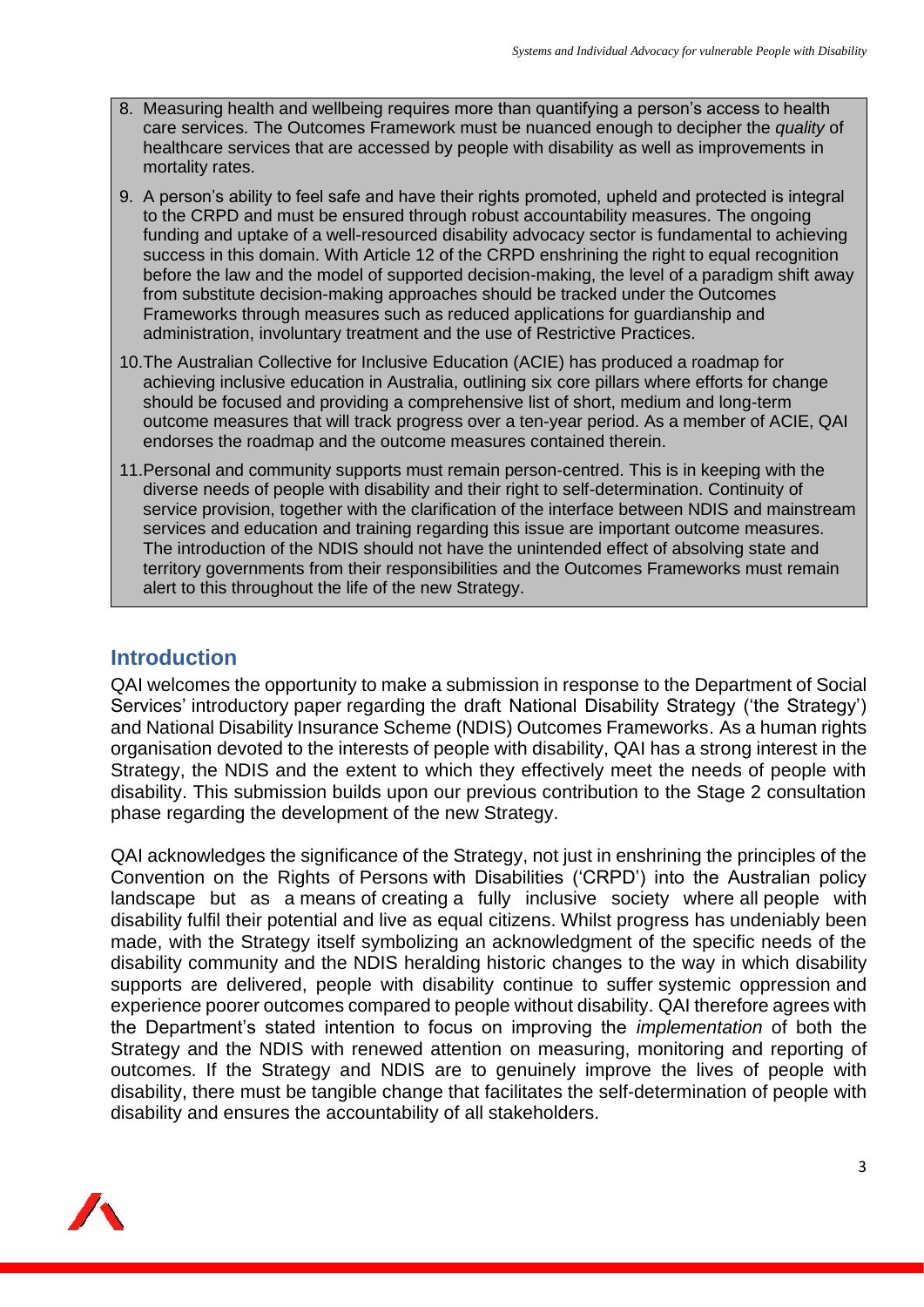## **What do you think about the different elements in the draft structure for the Outcomes Frameworks?**

#### **Vision and domains**

QAI agrees with the proposed vision of '*An inclusive Australian society that enables people with disability to fulfil their potential as equal members of the community*', however submits that the word '*all'* be included before '*people with disability*' so that the vision undeniably applies to '*all people with disability*'. This is in keeping with the language used throughout the previous Strategy and implies that it will not be realised until everyone with a disability enjoys equal participation in Australian life. It also draws attention to the need to understand the diverse needs of people with disability, acknowledging that a one-size fits all approach will not suffice.

QAI supports the use of the six domains from the previous Strategy to form the underlying structure for the new Outcomes Frameworks. These areas encompass key aspects of the lives of people with disability and represent the domains where leadership, inclusion and systemic change is most required.

#### **Inclusive and accessible communities**

The extent to which people with disability live in inclusive and accessible communities depends upon the meaning given to these concepts by those measuring their success. Tracking the development of 'inclusive communities' requires more than measuring how many people with disability are participating in social, economic, cultural, sporting and recreational activities. To date, many efforts to increase the participation of people with disability in community life have occurred within segregated settings. For example, in respite day centres or through activities that group people with disability together. Whilst desirable for some people, these segregated activities are not sufficient to create a fully inclusive society. An inclusive community will only be created when all people with disability are actively engaged with the rest of the community, i.e. people without disability.

The National Employment Services Association defines accessibility as the "...global ease of use of the physical and technological environment and clarity of communications, both in their form and their content".<sup>1</sup> It is this kind of understanding of accessibility that must underpin the Outcomes Frameworks. It reflects the social model of disability and the position that social and environmental barriers exclude people with disability from their communities rather than their impairment. It also recognises the barriers experienced by people with disability other than physical disability. For example, barriers to accessible technology such as complex layout and navigations, inappropriate or unsuitable locations, or unacceptable levels of noise, lighting or crowding experienced by people with intellectual, cognitive or psychosocial disability. Accessibility must therefore be conceptualised to incorporate the diverse needs of all people with disability.

*[https://www.aph.gov.au/Parliamentary\\_Business/Committees/Senate/Community\\_Affairs/AccessibleCommunities/Rep](https://www.aph.gov.au/Parliamentary_Business/Committees/Senate/Community_Affairs/AccessibleCommunities/Report) [ort](https://www.aph.gov.au/Parliamentary_Business/Committees/Senate/Community_Affairs/AccessibleCommunities/Report)*



<sup>1</sup> Community Affairs References Committee (2017) *Delivery of Outcomes under the National Disability Strategy 2010- 2020 to build inclusive accessible communities;* p7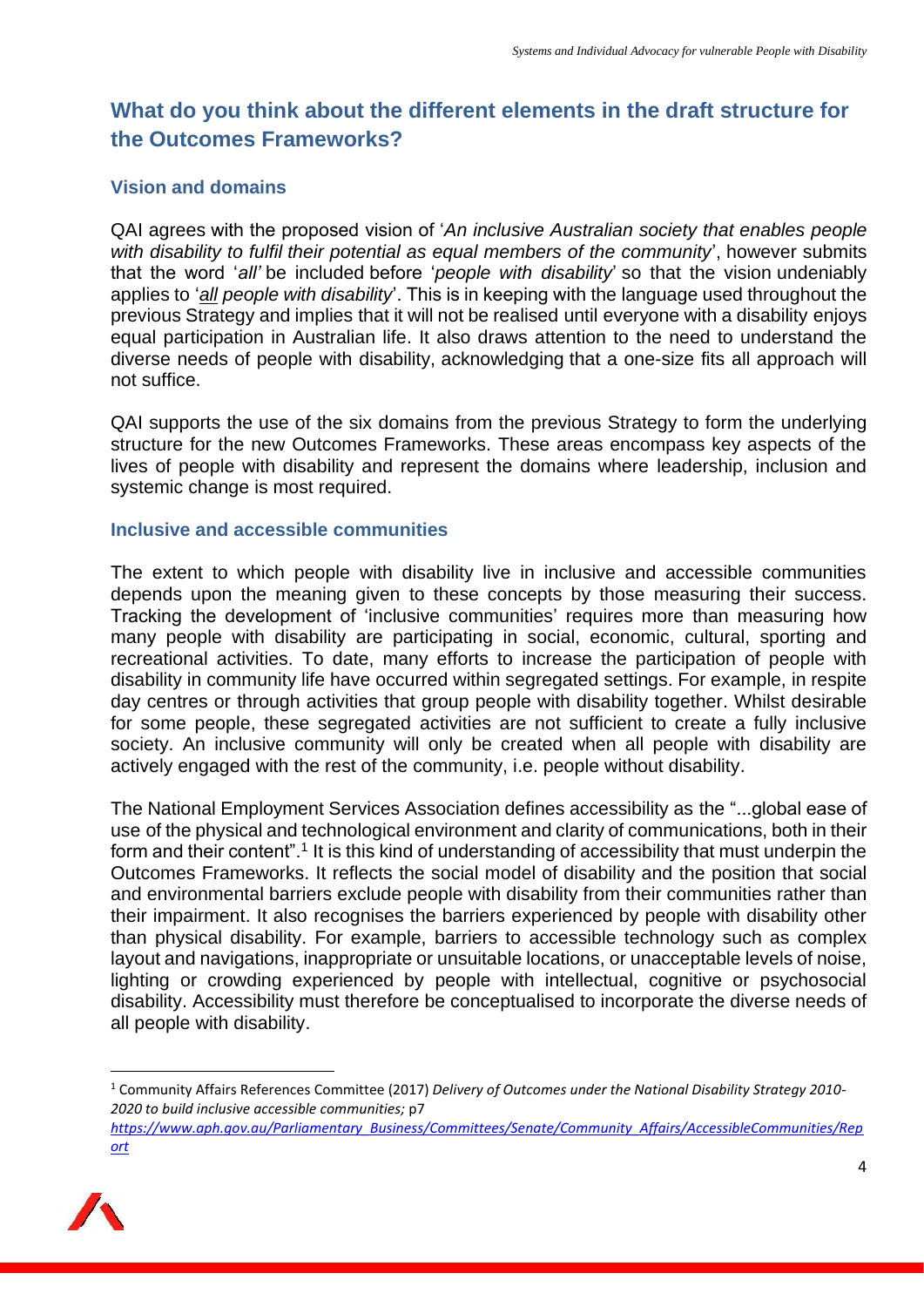The principles of universal design must be applied to all policy-making. If we are to truly create an inclusive society where all people with disability fulfil their potential, we must mandate the development of policies that meet the needs of everyone, with the principles of universal design becoming a minimum standard rather than an ideal outcome. Universal design principles also benefit everyone, not just people with disability. The Building Better Homes Campaign to include minimum accessibility standards in the national building code states that our ageing population, who are increasingly ageing at home due to trends of deinstitutionalisation, will significantly increase the demand for accessible housing in the coming years.<sup>2</sup> Wider doorways and open plan living also facilitates social distancing during the current pandemic and generally makes accessibility easier for everyone, for example families with young children. Levels of adherence to the principles of universal design throughout the built and natural environment, services and programs and through the provision of information is therefore a quantifiable measure that could be incorporated into the Outcomes Frameworks.

#### **Economic security**

Achieving economic security through adequate income, access to employment opportunities and suitable living arrangements is fundamental to a person's human rights. All people, regardless of their disability status, have a right to a basic standard of living. This includes being able to earn a minimum wage or for those who cannot work due to their disability, being able to rely upon income security measures that are equivalent to a minimum wage. Australia's social security system must not be responsible for putting people with disability into poverty. Income support for people with disability should not be jeopardised by measures that seek to reduce payment levels or initiatives that threaten access to fundamental necessities, for example measures such as the cashless debit card.

Aside from assessing the financial viability, availability and accessibility of a person's living arrangements, the extent to which they are deemed 'suitable' must be viewed through a human rights lens. That is, does the person with disability have choice and control over where and with whom they live? The proliferation of Supported Independent Living (SIL) models under the NDIS has seen the rights of people with disability to live independently in their own home violated under veiled attempts at institutionalisation through the use of group homes. Unfortunately, many people with disability believe that shared living is their only option. Many enter SIL arrangements in the belief that they will receive individualised support, however the reality can be very different. A reluctance by the National Disability Insurance Agency to promote alternatives, such as Independent Living Options, has also prevented informed decision-making in this area. With full disclosure and an active promotion of alternatives, the prevalence of SILs compared to the rate at which they are the chosen living arrangement of people with disability will be a telling measure of their suitability. QAI sees the abandonment of SILs and all forms of segregated living, together with maximum numbers of people with disability living independently in their own home, as the ultimate measures of success in this domain.

The barriers faced by people with disability seeking entry into the workforce are well-known. People with disability encounter discrimination, a lack of suitable jobs, difficulties accessing education and training, a lack of reasonable adjustments and on-the-job support and a lack

<sup>2</sup> <https://www.buildingbetterhomes.org.au/index.html>

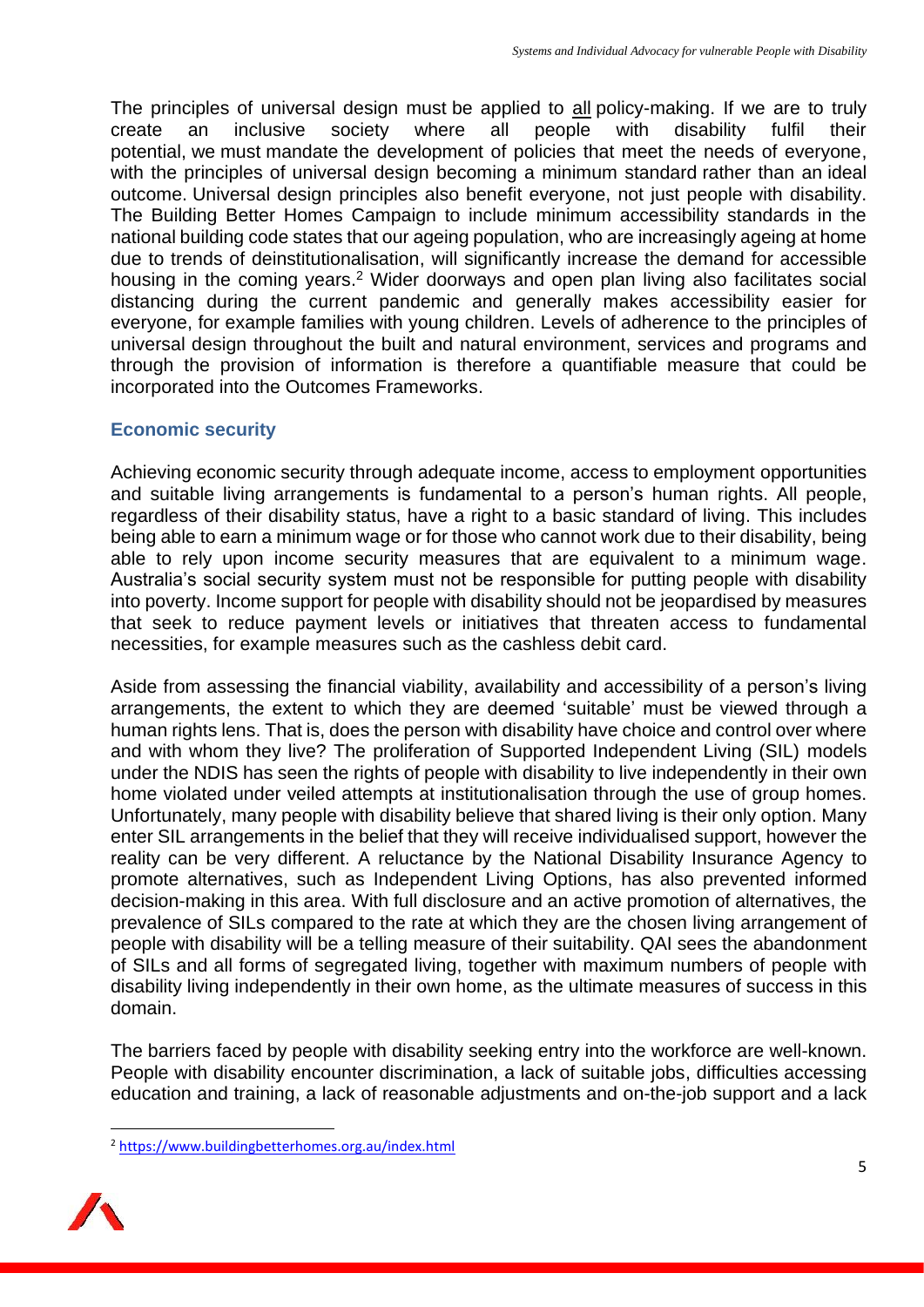of accessible transport or technology. $3$  Despite the range of benefits associated with employing people with disability, including higher productivity levels, better retention rates, increased diversity in skills and fewer workplace injuries, this information is not understood by the open labour market. A lack of on-the-job-support for people who require longer term assistance is the result of cut-backs in the Disability Employment Service sector as well as unreasonable capping of transport assistance and poorly funded plans under the NDIS. The NDIS purports to assist people to fulfill their goals and should therefore provide opportunities for longer term job support as a measure to increase skill development, and enhance informal support from co-workers over time.

In keeping with the whole-of-community approach required by the Strategy, QAI supports the introduction of measures to address the barriers created by employers preventing people with disability accessing the workforce. For example, the development of Disability Employment Standards as a form of subordinate legislation under the *Disability Discrimination Act 1992* (Cth) to set minimum, legally enforceable standards of practice expected of employers to ensure that they are upholding their obligations under the Strategy and are helping to create a fully inclusive society for everyone. Levels of compliance with these standards could then be included as an indicator of success under the Outcomes Frameworks.

QAI also perceives the existence of Australian Disability Enterprises (ADEs) and productivitybased wage assessment tools as continued barriers to the participation of people with disability in the open workforce. These archaic institutional approaches reinforce negative stereotypes, perpetuate low expectations of and for people with disability and ignores their capacity to positively contribute to the workplace. While ADE's may have had benevolent origins, in reality ADEs function as day centres for people with disability in areas where there are limited other supports or services. Previously, ADE's operated as training centres and some employees with disability were moved into open employment. However this was not viable for many ADE providers and this function subsequently ceased. In some instances, ADE's are highly productive and compete on the open market against other businesses yet continue to pay slave wages to their employees with disabilities. Rather than incentivising people with disability into the workforce, ADEs and the supported wage system demean the contribution of employees with disability through grossly insufficient remuneration and the confinement of workers to a small and undervalued sector of the labour market. The eradication of ADE's and the abolition of productivity-based wage assessment tools, when coupled with the expansion of meaningful employment roles in open employment, could therefore be included as indicators of increased economic security for people with disability in the Outcomes Frameworks.

Many people with disability undertake volunteer roles in the community and yet their contribution is rarely measured or acknowledged in workforce statistics. Some people undertake this work with the assistance of support workers whilst others volunteer independently. Some people with disability have told us they would rather volunteer in open employment and community settings than work in ADEs. Unfortunately, opportunities for paid employment are rarely forthcoming in such circumstances, however, supported and targeted

<sup>3</sup> Australian Human Rights Commission*,* 'Barriers to employment', Australian Human Rights Commission (Webpage) [https://humanrights.gov.au/our-work/9-barriers-employment.](https://humanrights.gov.au/our-work/9-barriers-employment)

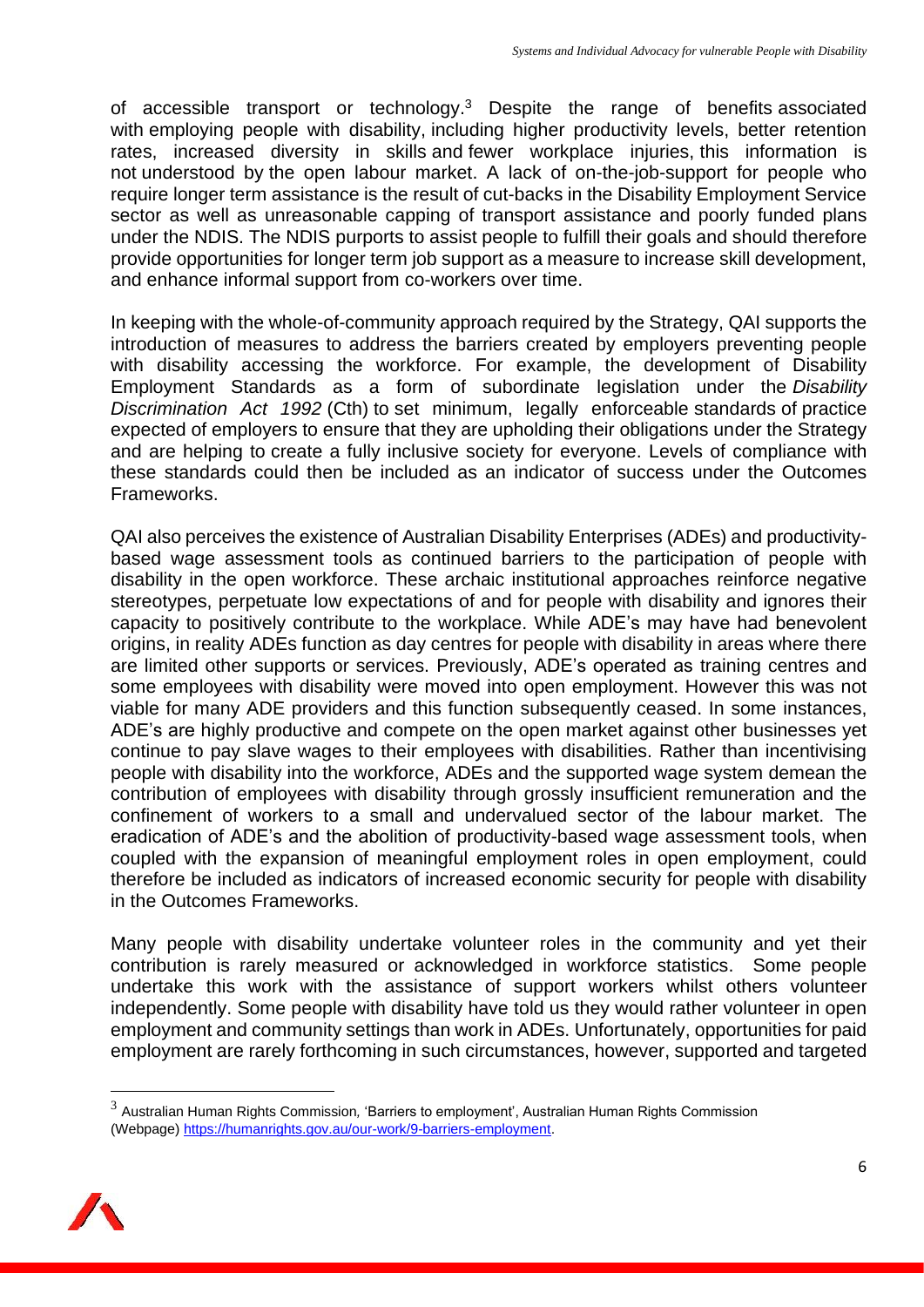transitions into paid employment from voluntary positions should be encouraged and subsequently measured.

Measuring success under this domain arguably lends itself well to being quantified under an Outcomes Framework, however, the autonomy of people with disability must not be lost amid efforts to quantify progress. For example, employment rates can be deduced from the Australian Bureau of Statistics. Whilst increased employment of people with disability is a universally desired goal, the employment status of a person with disability must not become an arbitrary measure that determines their access to other supports or services. For example, it must not be imposed into the plan of an NDIS participant who does not identify engaging in the workforce as one of their goals.

#### **Health and wellbeing**

Measuring health and wellbeing involves more than quantifying a person's access to health care services. Whilst access to services is indeed an important indicator, particularly for people with disability living in regional or rural areas across Australia, it is vital that the Outcomes Framework is nuanced enough to decipher the *quality* of healthcare services that are accessed by people with disability. A healthcare provider's ability to communicate effectively and understand the diverse needs of people with disability is integral to a person's experience of their service. The extent to which a person is listened to and their views and preferences incorporated into their healthcare, is another important indicator. Whether the person has choice and control over who their healthcare provider is, should also be considered. People with disability living in institutions or group homes often have their right to choose their GP taken away from them and are instead forced to see the GP who treats all residents in the institution. The ability of the healthcare professional to remain alert to power imbalances between patients and their support workers who have a tendency to speak over the person with disability, is also an indicator of high-quality service provision that must be taken into consideration when measuring the ability of people with disability to attain the highest possible health and wellbeing outcomes.

It is also important that the Outcomes Framework avoids focusing heavily on the achievement of arbitrary healthcare outcomes, such as the absence of disease, as indicators of success. Whilst optimising health and wellbeing is integral to a person's ability to fulfil their potential as equal members of the community, conceptualising success based upon the absence of illness is indicative of the medical model of disability which problematises difference and perpetuates negative attitudes towards people with disability who are seen as needing to be 'cured'. Instead, focus should remain on whether people with disability are exercising choice and control over their healthcare. Decreasing rates of forced and coerced sterilisation, the use of chemical restraint and the prescribing of anti-libidinal medication, all of which occur without the informed consent of the person with disability, would be appropriate indicators of achieving optimal health and wellbeing for people with disability under the Strategy and NDIS. When people with disability are included in decision-making regarding their healthcare, greater understanding of and compliance with treatment plans occur, resulting in optimised health and wellbeing.

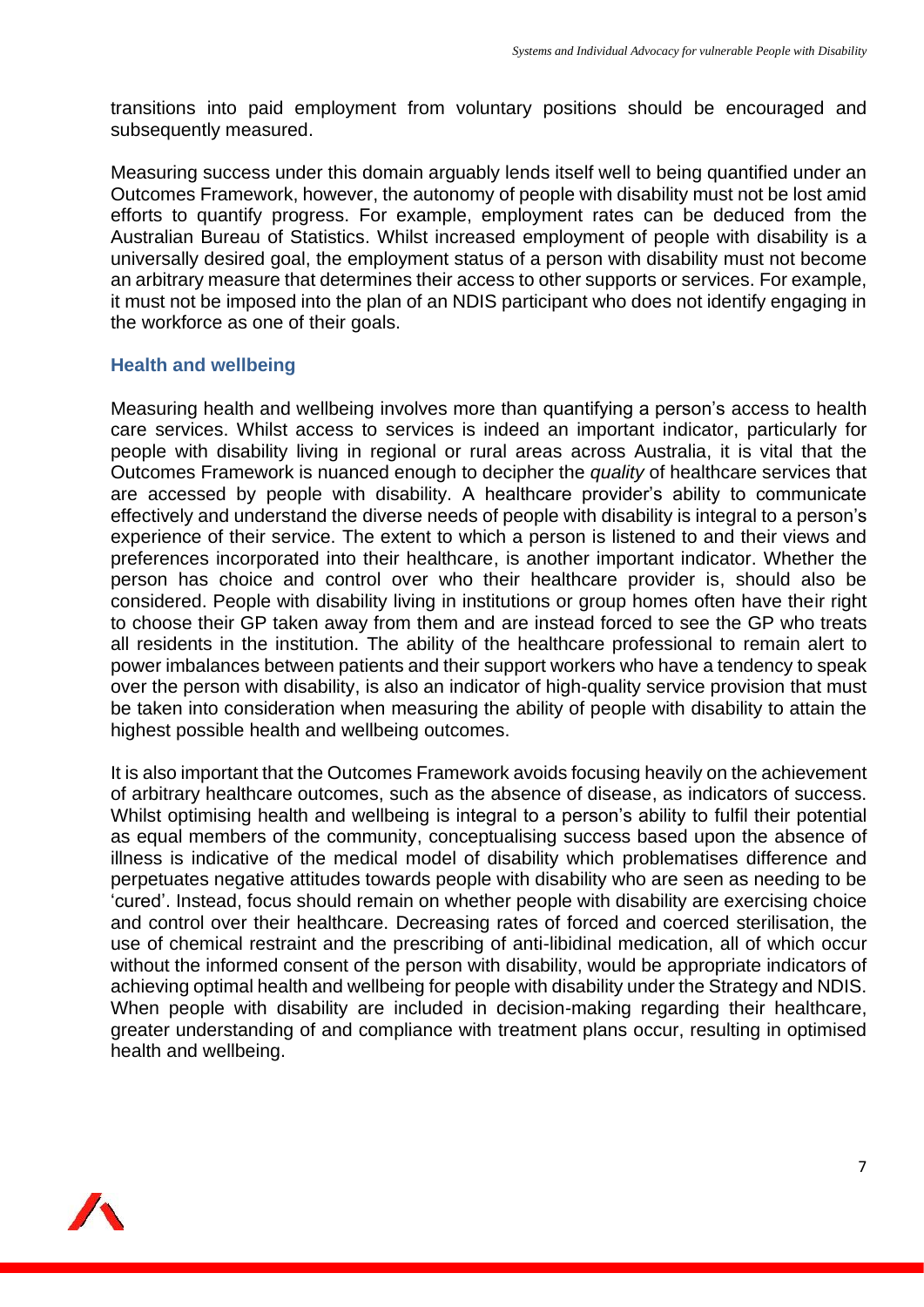#### **Rights, protection, justice and legislation**

A person's ability to feel safe and have their rights promoted, upheld and protected is integral to the CRPD and must be ensured through robust accountability measures. Ensuring people with disability understand their rights, enjoy equal treatment under the law and are safe from abuse requires a multifaceted approach that will encompass a range of outcome measures and indicators of success. The ongoing funding and uptake of a well-resourced disability advocacy sector is fundamental to achieving success in this domain. Not only are outcomes achieved on an individual level, where a person with disability is supported to uphold their rights and stakeholders held to account through conflict resolution processes, but also on a systemic level, where injustices are addressed through policy and legislative reform. Indeed, such is the importance of access to independent advocacy for people with disability that it must become routinely offered and made available to all people with disability whose rights and fundamental freedoms are in jeopardy. For example, it is imperative that adults who are the subject of guardianship and administration applications or applications for the use of Restrictive Practices are routinely referred to appropriate advocacy support. The rate at which independent advocacy, both legal and non-legal, is funded, offered and subsequently utilised by the disability community could therefore be measured under the Outcomes Framework. The importance of systems advocacy that is steeped in expertise in the reform of laws, policies and practices cannot be underestimated. Indicators of progress will be the advent of new relationships between policy and lawmakers and systemic advocates working towards rights-based legislation and practices that uphold the CRPD.

With Article 12 of the CRPD enshrining the right to equal recognition before the law and the model of supported decision-making, the extent to which there has been a paradigm shift away from substitute decision-making approaches should also be tracked and measured through the Outcomes Framework. This could be measured through the rate at which applications for guardianship and administration appointments decline over time, on the understanding that people with disability should be supported to maintain their legal capacity through assistance to understand, consider and communicate their decisions rather than appointing an alternative decision-maker. Education and training on supported decisionmaking must continue to be rolled out across relevant sectors, such as the health sector and disability services sector, where a large proportion of applications for substitute decisionmakers originate. This, together with measures of attitudinal change, could track the implementation of Article 12 and highlight where ongoing barriers to its realisation remain.

Similarly, quantifiable measures regarding the rate at which people with disability have their rights protected can be found in various statistics, such as the number of applications for the use of Restrictive Practices, the number of discrimination complaints brought before state and federal human rights commissions, the number of people in indefinite detention and the number of parents with disability who have their children removed, to name just a few. The emerging learnings from the Disability Royal Commission present a timely opportunity for policy-makers to listen to the experiences of people with disability and learn where and how people with disability have their rights violated. The many settings in which this occurs is telling of where progress under this domain must be tracked.

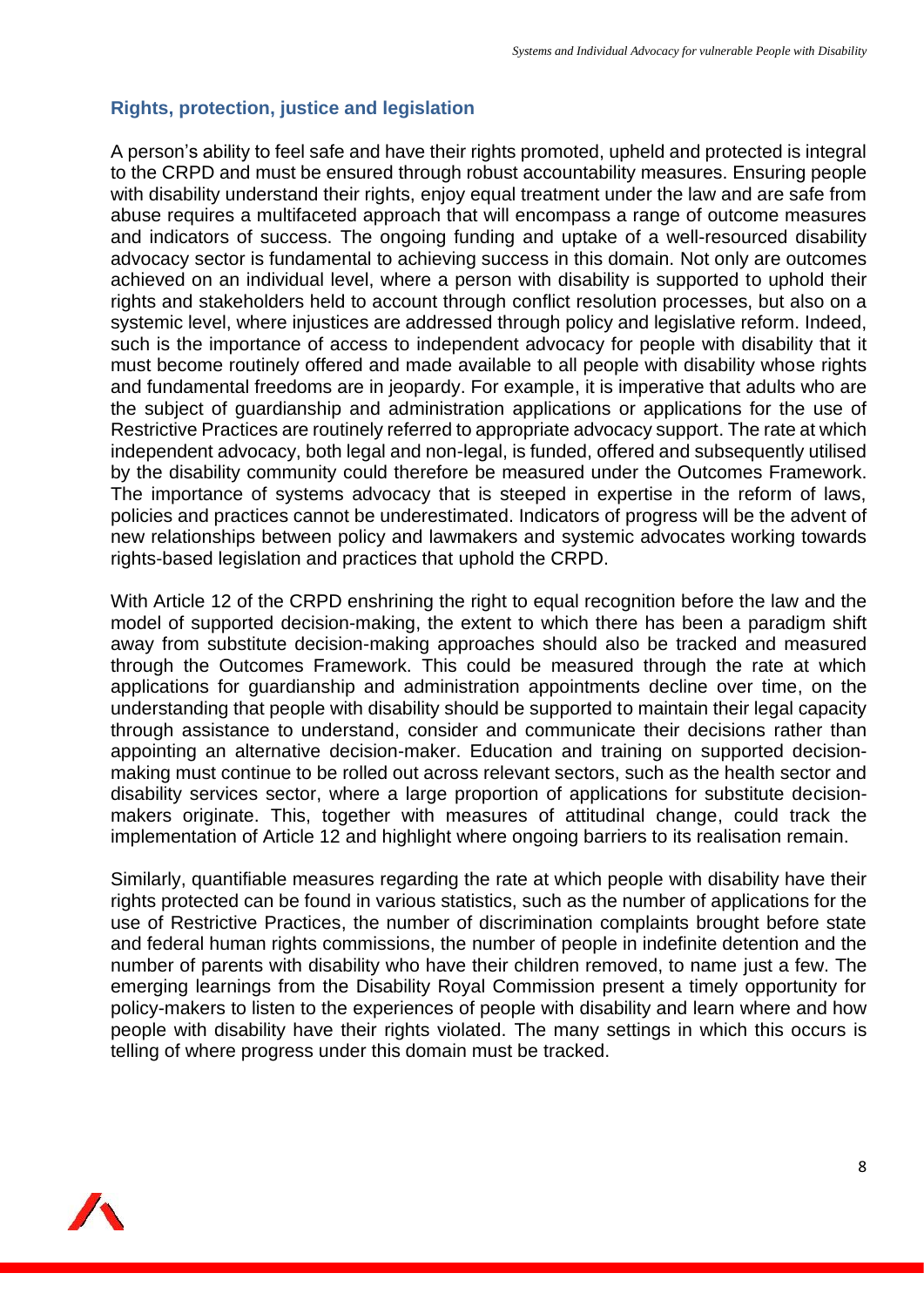#### **Learning and skills**

Education is the first formal introduction a child has to a society that either embraces diversity and welcomes people with disability through models of inclusion or marginalises people with disability and differentiates people based upon their diagnosis. The right to an inclusive education in Article 24 of the CRPD acknowledges the vital importance of inclusive education to the full development of human potential and sense of dignity and self-worth. Education settings that segregate students with disability perpetuate negative stereotypes of people with disability, lead to low expectations of students with disability who subsequently achieve poorer educational outcomes, condition students with disability for a lifetime of exclusion and leave people with disability ill-equipped for adult life. The removal of segregated education is therefore a vital outcome measure for success under this domain, together with greater school attendance, higher literacy and numeracy skills and participation in higher education settings.

The Australian Collective for Inclusive Education (ACIE) has produced a roadmap for achieving inclusive education in Australia, outlining six core pillars where efforts for change should be focused and providing a comprehensive list of short, medium and long-term outcome measures that will track progress over a ten-year period. 4 Importantly, it outlines a step-by-step approach to phasing out segregated education. As a member of ACIE, QAI endorses the roadmap and the outcome measures contained therein. QAI sees the elimination of the use of Restrictive Practices and the removal of gatekeeping and other discriminatory practices as particularly important areas which should be prioritised. QAI therefore urges the Department of Social Services to incorporate the outcomes listed in the roadmap into the development of the Outcomes Frameworks.

In addition to the roadmap, QAI considers that levels of compliance with the Disability Education Standards could be included as a further indicator of success in the Outcomes Framework. A lack of awareness of the standards has plagued their success over the last fifteen years. In a recent submission to the 2020 review of the standards, QAI called for a nationally consistent monitoring and accreditation system that would strengthen compliance with the standards and thereby help to ensure students with disability access education on an equal basis. QAI considers that this could be another quantifiable measure that would increase awareness of and compliance with the standards, achieve behavioural and attitudinal change and ultimately improve the experiences of children in the education system, ensuring they have access to an education that is responsive to their needs.

#### **Personal and community support**

The Strategy's vision of people with disability fulfilling their potential as equal members of the community will only be realised when people with disability have consistent access to wellcoordinated supports that are appropriate to their needs. The significant changes to service delivery brought about by the introduction of the NDIS has, for many, facilitated access to previously unobtainable supports, whilst for others, introduced a level of complexity and bureaucracy to their lives that is unfeasible. Glitches in the delivery of a new scheme are to be expected and of course the scheme must be sustainable in the long-term. However, recent amendments to the NDIS, such as the proposed introduction of independent assessments,

<sup>4</sup> <https://acie.org.au/2020/09/30/driving-change-a-roadmap-for-achieving-inclusive-education-in-australia/>

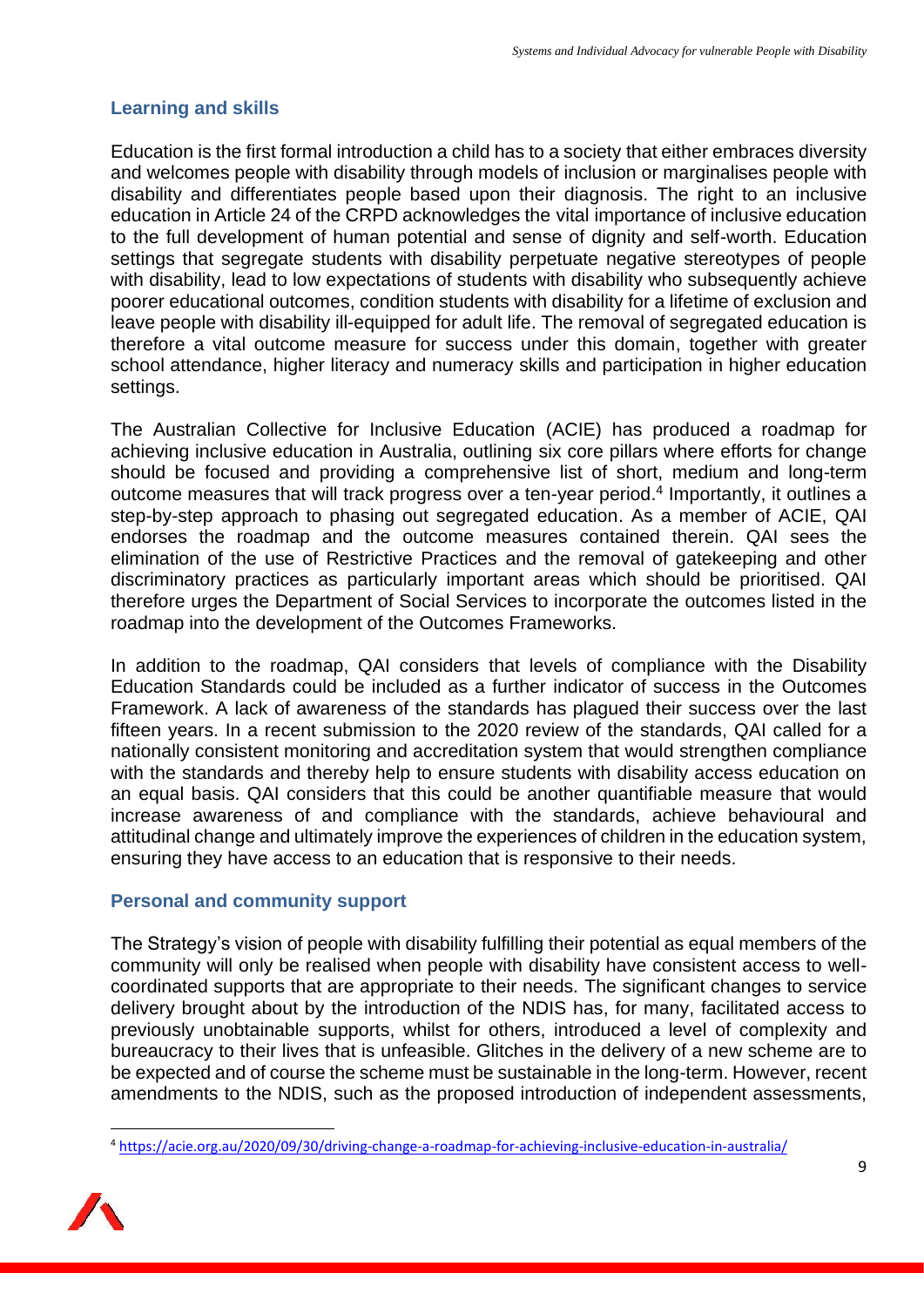and the NDIA's tendency to use a participant's plan goals as funding acquittal tools, raise concern in the disability community that notions of 'choice and control' are being replaced by measures of economic frugality. Personal and community supports must remain personcentred. This is in keeping with the diverse needs of people with disability and their right to self-determination, fundamental to their human rights and dignity. The quality of supports and whether they facilitate true choice and control for people with disability could be measured by the number of requests for internal reviews of decisions made by the NDIA, the number of appeals to the Administrative Appeals Tribunal regarding decisions made by the NDIA, the number of complaints made to the NDIS Quality and Safeguard Commission, as well as participant satisfaction. Further statistical analysis of the aforementioned numbers will illustrate emerging themes of where and why people with disability are being denied access to well-coordinated and effective supports. People with disability should not have to feel grateful for what is supposed to be a human rights-based approach to support, nor should they be forced to endure processes that translate to rigorous performance measurements of their lives.

The interface between the NDIS and mainstream services must also be considered during the development of the Outcomes Frameworks. With approximately only 10-15% of Australians with disability accessing the NDIS, personal and community supports funded through mainstream services are more important than ever before. Through our NDIS appeals advocacy service, QAI has witnessed people with disability being caught in funding disputes between state and federal agencies seeking to limit their respective obligations to provide support to people with disability. The slow, bureaucratic processes that typically ensue often leave the person without access to vital services whilst they struggle to navigate the various systems. Whilst the interface between the NDIS and health system has been clarified to some extent through the publication of further guidelines in October 2019, funding disputes continue to affect other service areas such as education and child safety departments. Continuity of service provision, together with the clarification of the interface between NDIS and mainstream services and education and training regarding this issue are therefore important outcome measures. The introduction of the NDIS should not have the unintended effect of absolving state and territory governments from their responsibilities and the Outcomes Frameworks must remain alert to this throughout the life of the new Strategy.

## **How can we best implement the Outcomes Frameworks to enable governments and stakeholders to track the effectiveness of the Strategy and the NDIS?**

In order to successfully implement the Outcomes Frameworks and move beyond the rhetoric of the Strategy, a prescriptive approach that stipulates definitive targets and requirements for reporting is needed. QAI supports the recent announcement of the Department of Social Services to establish a new National Disability Strategy Advisory Council. QAI wonders about the scope of the Council, whether it will employ people with disability and what level of influence it will exert over policy-making. QAI looks forward to engaging in the upcoming consultation process regarding the development of the Council. QAI also welcomes the Department's intention to develop Good Practice Guidelines for the engagement of people with disability. If done well, this will ensure people with disability are afforded meaningful opportunities to effect change at the policy level and not consulted as tokenistic gestures.

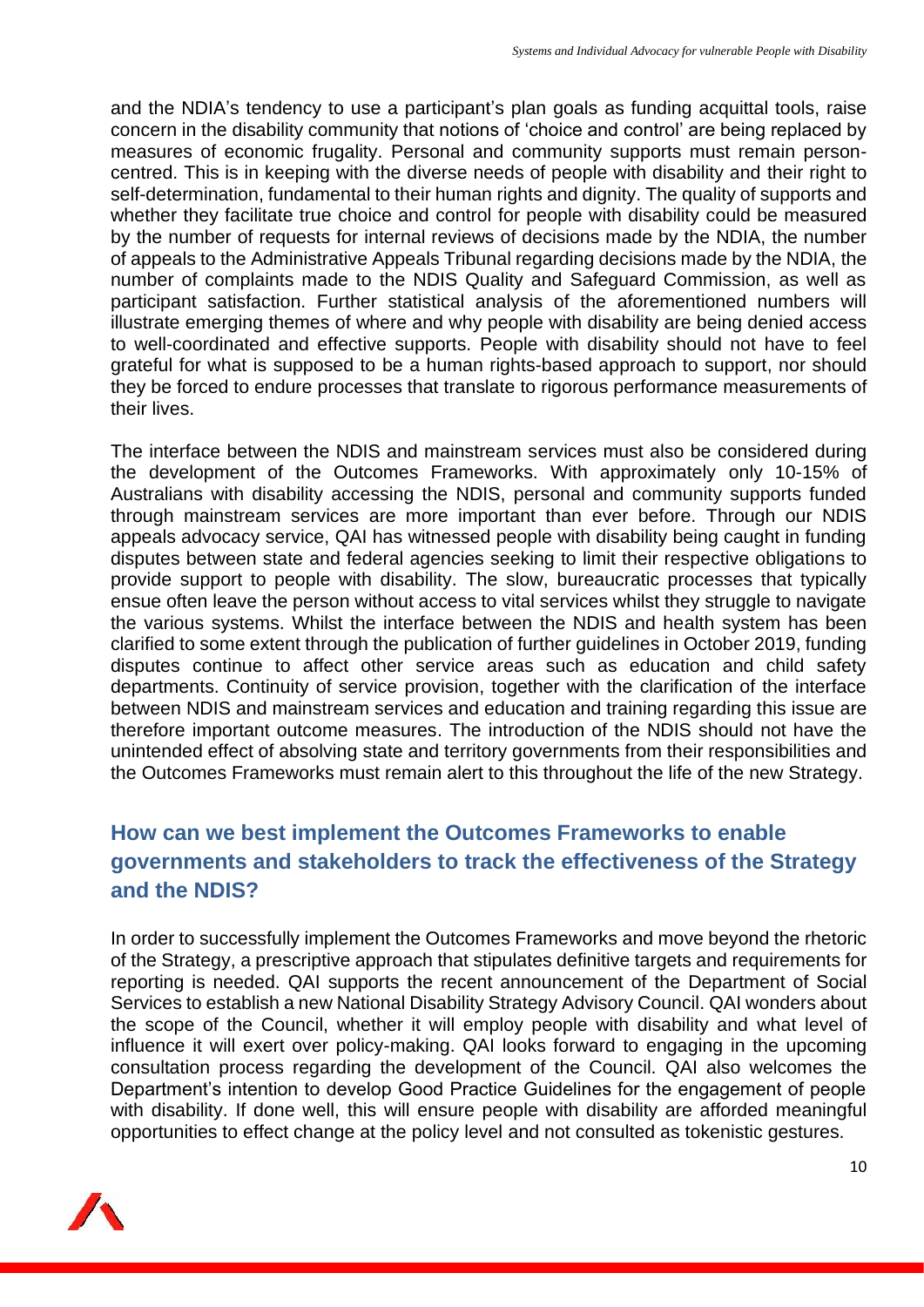Drawing upon our previous submission, QAI also calls for the following:

- A mandatory requirement for all state and territory governments to develop disability action plans to address inconsistencies between jurisdictions.
- The development of an Office of Disability Strategy to sit under the auspice of the Disability Reform Council to have overarching responsibility for coordinating the delivery of the Strategy and the Outcomes Frameworks across all levels of government. QAI asserts the need for people with disability to occupy key roles in the Office of Disability Strategy to ensure the voices of people with disability remain central to decision-making regarding the policies that impact upon them.
- Biannual reporting by states and territories regarding progress under the NDS Outcomes Framework. Reporting must require more than a 'commitment' from governments and should be made mandatory. There must also be consistency in the reporting process. If all jurisdictions are reporting on the same indicators and in the same timeframes, the disparities between outcomes for people with disability that exist between states and territories will be apparent and therefore highlight where further investment is needed.
- The sharing of information regarding progress under the Outcomes Frameworks (including lack thereof) with the public as a means of increasing awareness of the Strategy's vision and involving the broader community in its endeavours. QAI considers International Day of People with Disability as a potentially suitable milestone on which to release key information regarding progress made and areas for further improvement.
- The issuing of 'statements of compatibility' by governments when creating new policies or programs that are compatible and compliant with the Strategy and NDIS Outcomes Frameworks. This will assist to create behavioural and attitudinal change at the policymaking level, ensuring the needs of people with disability are routinely considered during decision-making and will enable compliance with the Outcomes Frameworks to be easily deciphered.

### **What else should be considered when we are monitoring and measuring the impact of activities on people with disability?**

In accordance with the notion 'nothing about us, without us', inclusion of people with disability in progress tracking is essential to the success of the Outcomes Frameworks. This can be ensured through the employment of people with disability in key decision-making roles, including in the National Disability Strategy Advisory Council and the Office of Disability Strategy, if created. Another important consideration is ensuring that methods of engagement, including research methodology, are fully accessible. That is, ensuring that they are inclusive and responsive to the diverse needs of *all* people with disability.

QAI also recommends consideration of the establishment of state and territory based Disability Commissioners that could work alongside other Commissioners to ensure all laws,